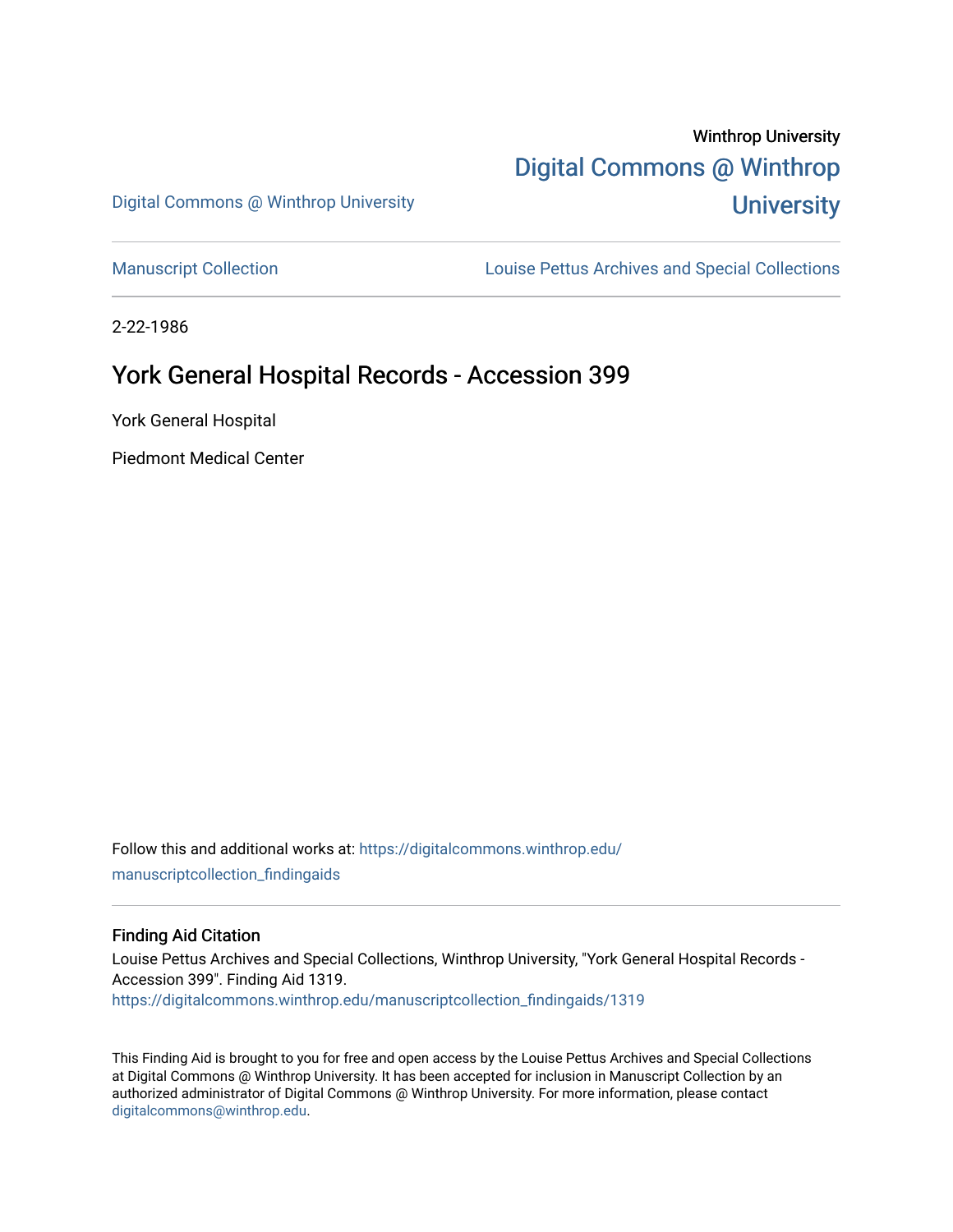### **WINTHROP UNIVERSITY LOUISE PETTUS ARCHIVES & SPECIAL COLLECTIONS**

# **MANUSCRIPT COLLECTION**

### **ACCESSION 399**

# **YORK GENERAL HOSPITAL RECORDS**

1938-1978

3 Boxes, 2 Folders

 $\top$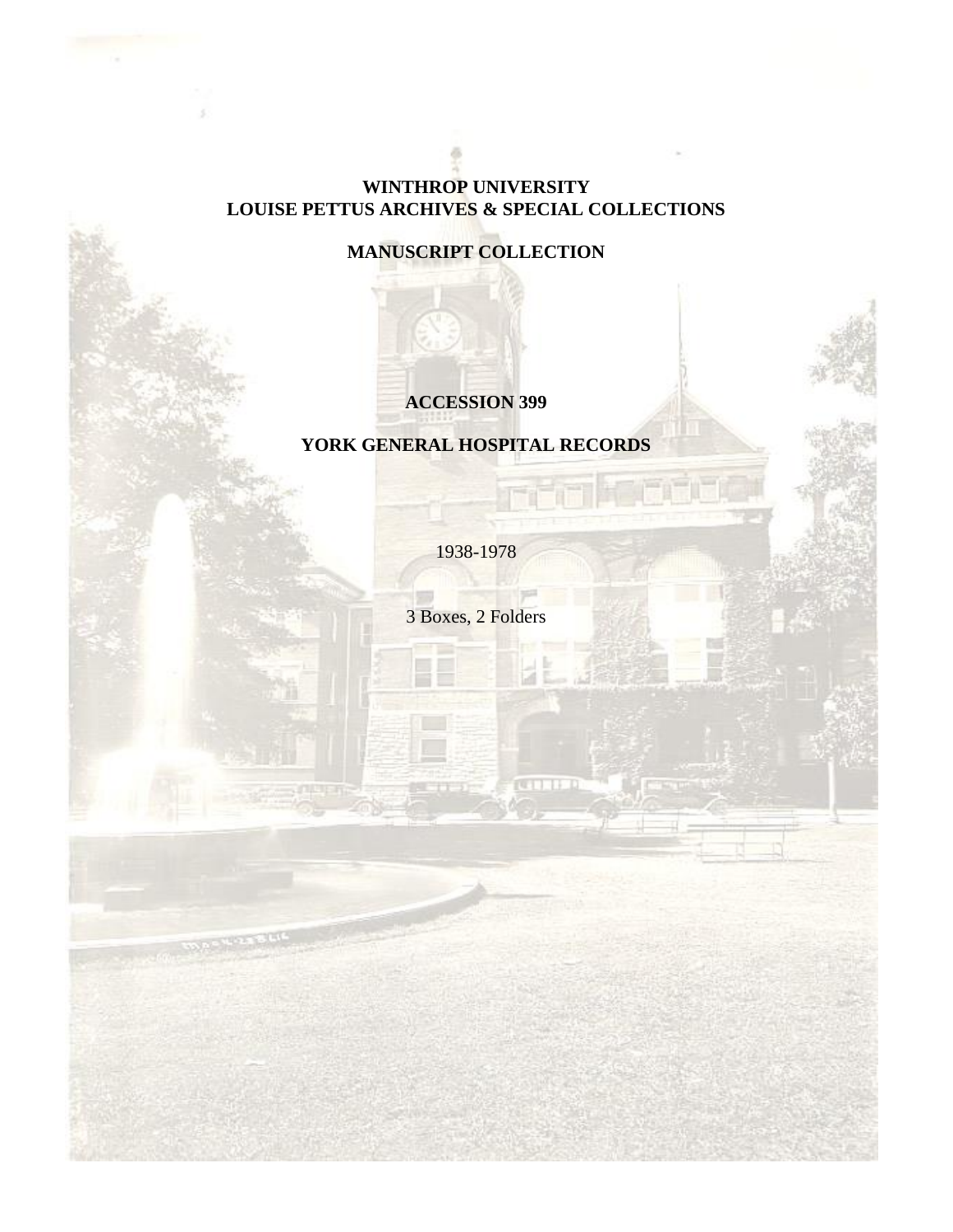#### **WINTHROP UNIVERSITY LOUISE PETTUS ARCHIVES & SPECIAL COLLECTIONS**

### **MANUSCRIPT COLLECTION**

ADDITION: \_\_\_\_, \_\_\_\_, \_\_\_\_\_ DATE: January 22, 1986

ACC. NO.: 399 PROCESSED BY: Sherrie Harley NO. OF SECTIONS: 2

#### Y**ORK GENERAL HOSPITAL RECORDS**

**I**

The York General Hospital Records were deposited with the Archives by the Board of Trustees of York General Hospital via Dwight Thomas on May 8, 1981. An additional volume was deposited by Mrs. Carolyn Carpenter on March 8, 1983.

> Linear feet of shelf space occupied: .75 feet Approximate number of pieces included: 1500 pieces

Restrictions: Open to researchers under the rules and regulations of the Louise Pettus Archives & Special Collections at Winthrop University.

Literary Rights: For information concerning literary rights please contact the Louise Pettus Archives & Special Collections at Winthrop University.

Scope and Content Note: **The York General Hospital Records consist of records, minutes, and newspaper clippings related to York General Hospital from 1938-1978. The minutes begin with the "Organization Meeting" on May 18, 1938 and extends through 1978. The York General Hospital was opened on May 15, 1940 in the corporate limits of the Town of Ebenezer (now part of Rock Hill, SC) and included a nursing school and a home for nursing students. It was approved by the American College of Surgeons on February 2, 1944. It was eventually replaced by Piedmont Medical Center in Rock Hill which was built in 1983.**

Related Collections:

- [York General Hospital Auxiliary Records](https://digitalcommons.winthrop.edu/manuscriptcollection_findingaids/255/) Accession 145
- Dr William Randolph Sims Papers Accession 406
- [Piedmont Medical Center Auxiliary Records](https://digitalcommons.winthrop.edu/manuscriptcollection_findingaids/741/) Accession 1559
- Dr. William Randolph Sims Papers Accession 1582